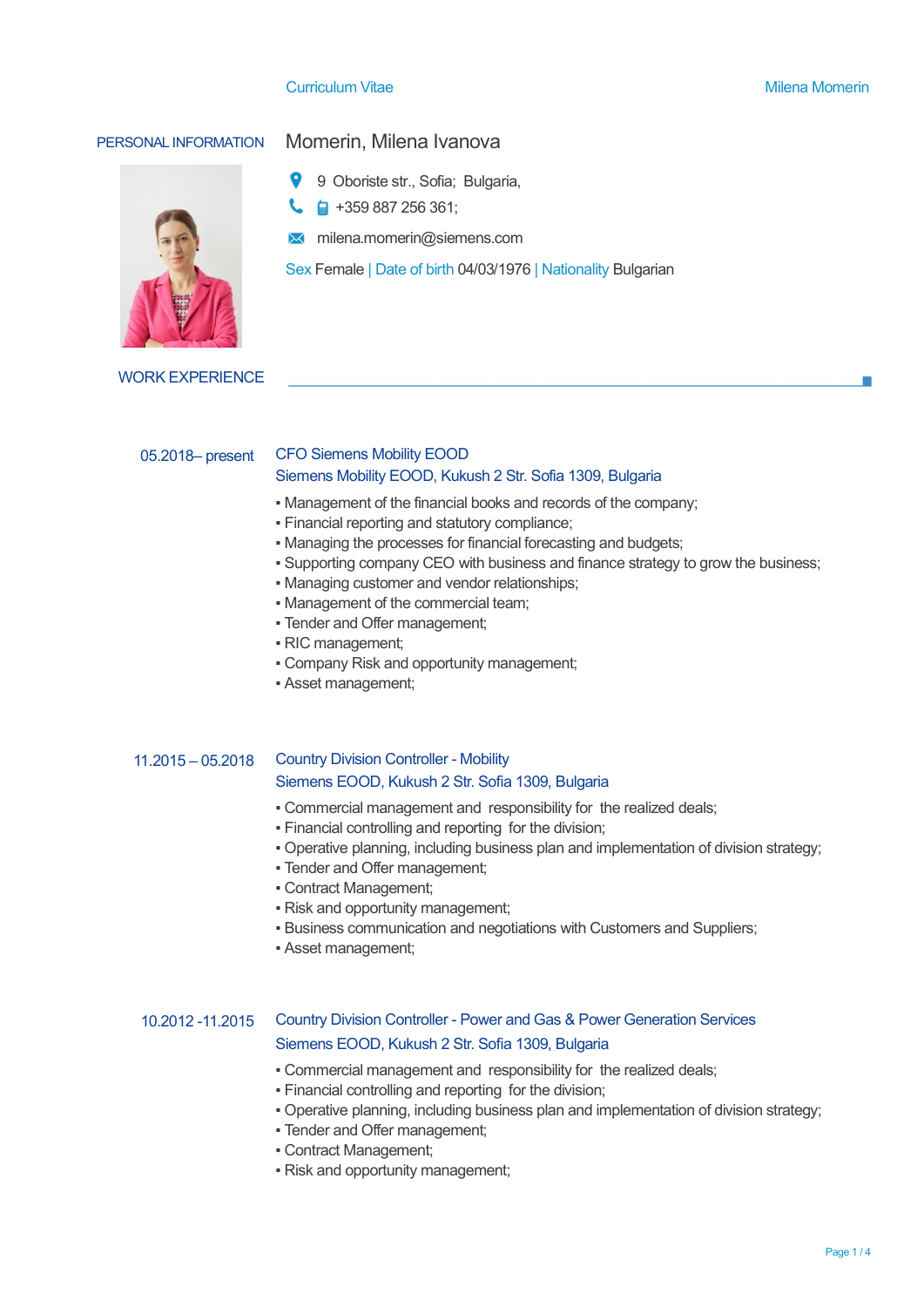#### **Curriculum Vitae Milena Momerin** Milena Momerin Milena Momerin

- Business communication and negotiations with Customers and Suppliers;
- Asset management;
- Project management

#### 04.2010-10.2012 Commercial Project Manager (B and C Projects) – Sector Energy Siemens EOOD, Kukush 2 Str. Sofia 1309, Bulgaria

- Commercial management in international construction projects;
- Consortium management;
- Contract and claim management;
- Project planning and controlling;
- Risk and opportunity management
- **Procurement and resource management**
- **Example 1** Assistance in litigation process management

### **• Main Projects:**

- Construction of CoGen Plovdiv Plant 50 mio Euro (OnShore part B project);
- LTP Maintenance of SGT 700 8 mio Euro (OnShore part C project);
- DeNox Project (Modernization of Boilers) 16 mio Euro (OnShore part C project);
- Energy efficiency rehabilitation in Mini Maritsa East 12 mio Euro (acting during the first phases of the project - C project);

## 06.2005-04.2010 Head of Business Administration "Automation and Drives" Siemens EOOD, Kukush 2 Str. Sofia 1309, Bulgaria

- Budgeting and controlling;
- Developing of distribution channels;
- Industry market assessment;
- **EXECT:** Assistance in developing new sales strategies;
- Supervision of SAP implementation;
- Compliance coordinator;

## 08.2001- 06.2005 Commercial Expert Business Administration "Automation and Drives" Siemens EOOD, Kukush 2 Str. Sofia 1309, Bulgaria

- Order and invoice management;
- Implementation of SAP SD and MM module ;
- SAP trainer for SD module;

## 03.1999-08.2001 Tax advisor (VAT and CIT) National Revenue Agency

▪ VAT and CIT tax audits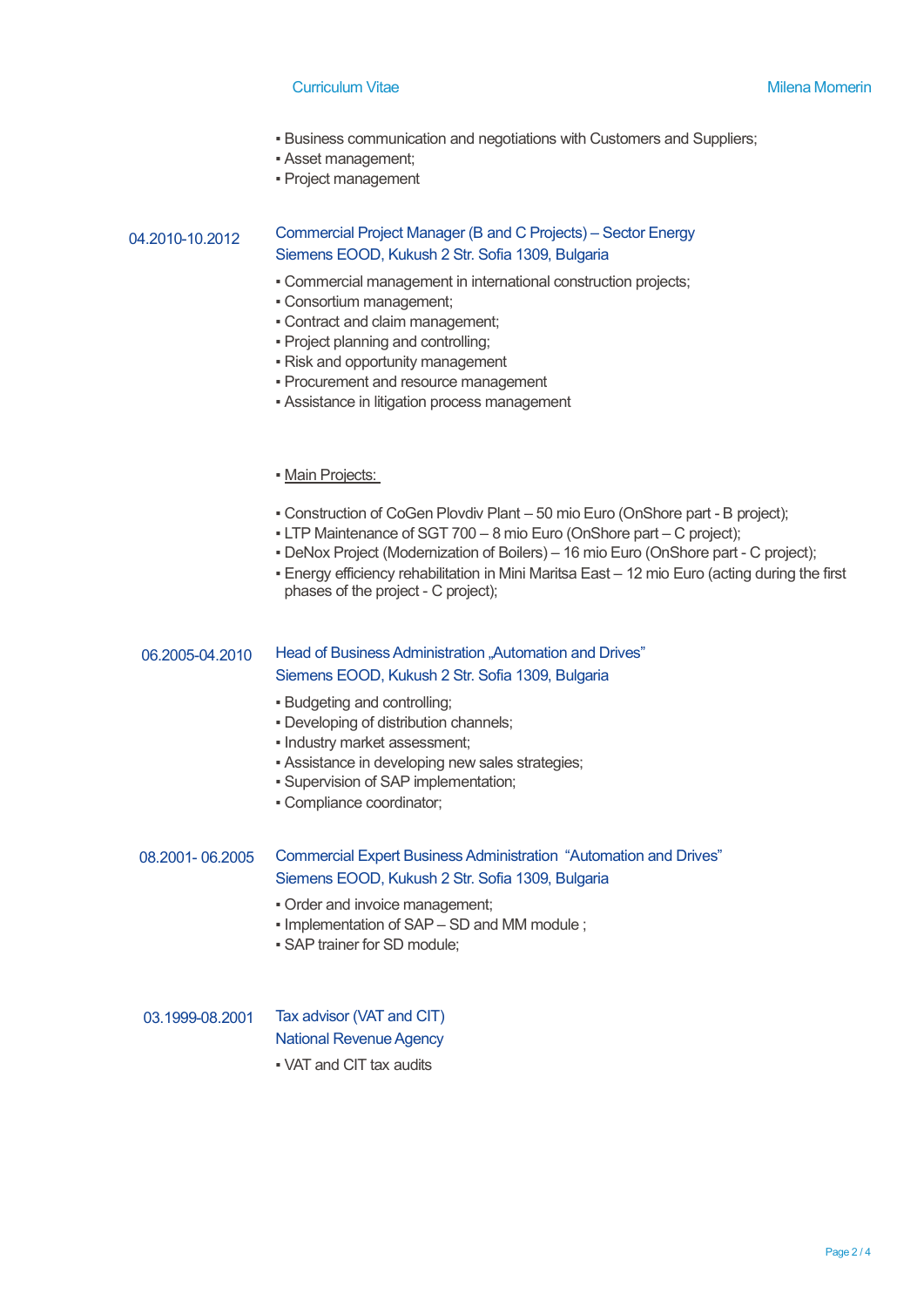## EDUCATION AND TRAINING

10.2015 - 06. 2017 Executive MBA Business Management, International Leadership and

**Fnance** 

Friedrich-Alexander University Erlangen-Nürnberg

- Innovations and Strategy;
- Operations and Marketing;
- Managerial economics;
- Finance, Controlling and Accounting;
- Risk management;
- Leadership;
- International accounting and taxation;

### 2007-2008 Senior Industry Business Administrator

Steinbeis Hochschule Berlin in cooperation with Siemens Aktiengesellschaft; Commercial Training Program Central and Eastern Europe

- Marketing and Sales Process;
- Business Administration;
- Cost Accounting;
- Financial Accounting;
- Commercial Law;
- Project management;

#### 2006-2007 Junior Industry Business Administrator

Steinbeis Hochschule Berlin in cooperation with Siemens Aktiengesellschaft; Commercial Training Program Central and Eastern Europe

- Accounting;
- **Business Administration:**
- Marketing;
- Presentation skills;

#### 1993-1998 Master in accounting and controlling

University of national and world economy, Bulgaria;